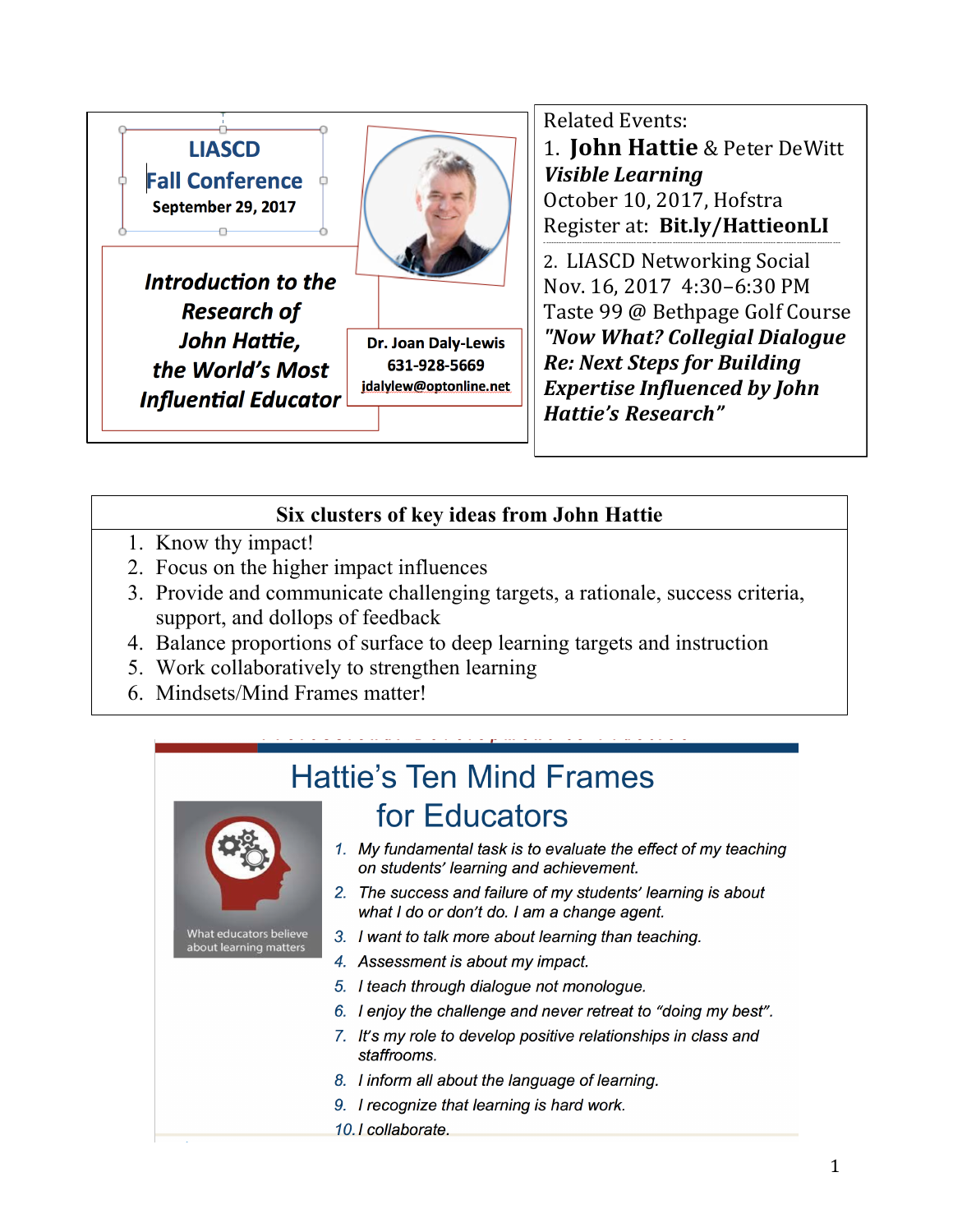# **Hattie Bibliography**

Joan Daly-Lewis, Ed. D.

#### *RECENT LIST OF 195 RANKED INFLUENCES-HATTIE RESEARCH* https://visible-learning.org/nvd3/visualize/hattie-ranking-interactive-2009-2011- 2015.html

# Books by John Hattie (et al) in reverse chronological order

Hattie, John and Zierer, Klaus. Ten Mindframes For Visible Learning: Teaching for success. Routledge, [to be published in December, 2017

Fisher, Douglas B, Frey, Nancy, and Hattie, John. *Teaching Literacy in the Visible Learning Classroom.* Corwin, 2017 (a sequel to *Visible Learning for Literacy*).

Fisher, Douglas B, Frey, Nancy, and Hattie, John. *Visible Learning for Literacy, Grades K-12: Implementing the Practices That Work Best to Accelerate Student Learning* (Corwin Literacy), 2016

Hattie, John, Fisher, Douglas and Frey, Nancy. *Visible Learning for Mathematics, Grades K-12: What Works Best to Optimize Student Learning.* Corwin, 2016

Hattie, John, Masters, Deb, and Birch, Kate. Visible Learning into Action: International Case Studies of Impact. Routledge, 2016

Hattie, John and Yates, Gregory. Visible learning and the Science of How We Learn. Routledge Falmer. 2014

Hattie, John. *Visible Learning for Teachers*. Routledge. 2012

Hattie, John. *Visible learning: A synthesis of over 800 meta-analyses relating to achievement.* Routledge. 2009 

#### *VIDEOS:* -

Many videos can be found by Googling John Hattie Visible Learning, for instance: PT 1:  $\frac{https://www.youtube.com/watch?v=sng4p3Vsu7Y}{https://www.youtube.com/watch?v=sng4p3Vsu7Y}$  (I like this one. 14 min) Pt 2: https://www.youtube.com/watch?v=3pD1DFTNQf4

4.5 min. Learning Forward overview: https://www.youtube.com/watch?v=QC\_8\_EdydbY An educator friendly overview; we don't do much to harm kids;

Video Overview (to an Outward Bound Group) with his TOP TEN: https://www.youtube.com/watch?v=3pD1DFTNQf4 

Glossary of Hattie's influences on student achievement Sebastian Waack http://visible-learning.org/glossary/#2 Piagetian programs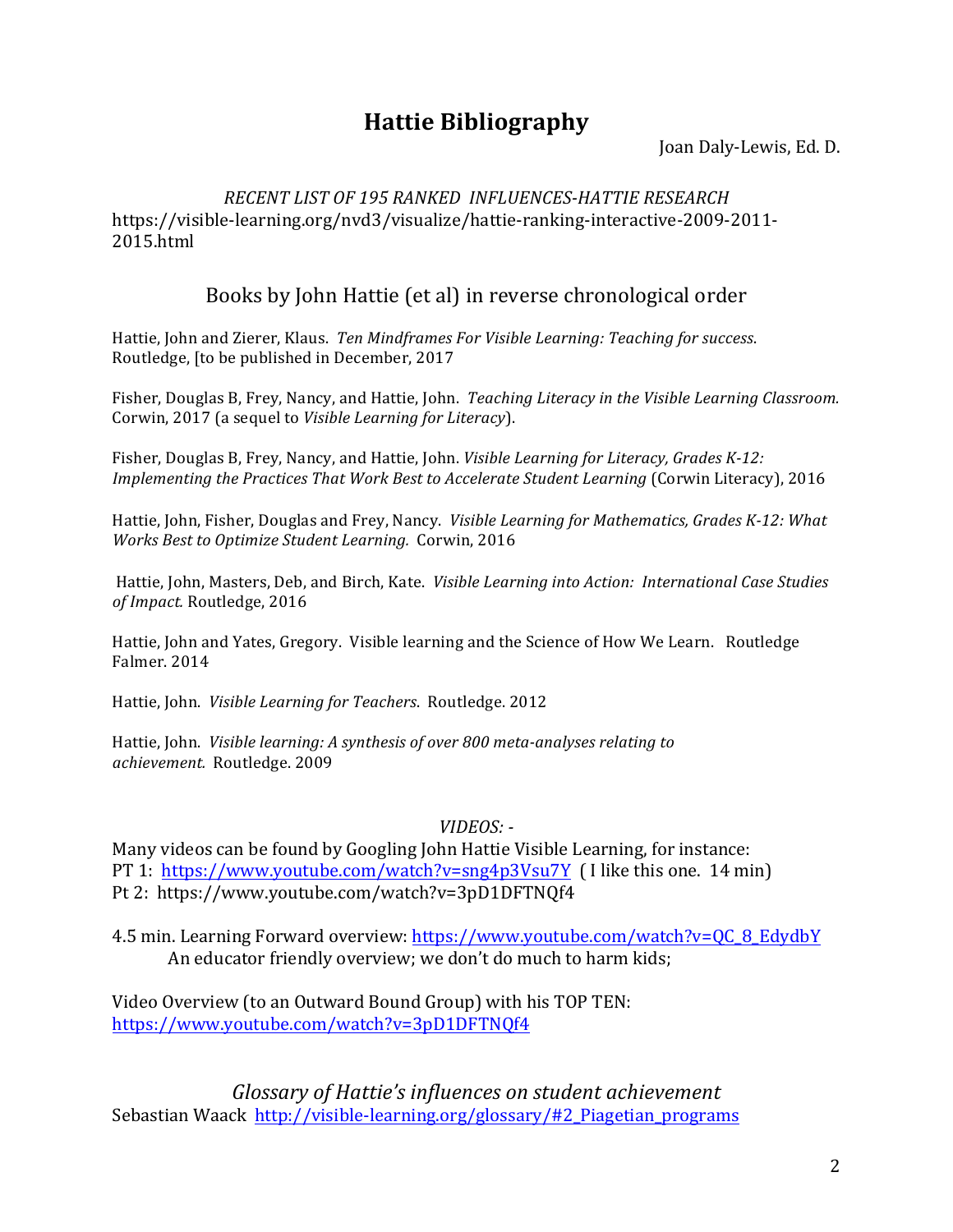# **The Visible Learning Story encapsulated through six key findings.**

# **Impact on student learning is heightened:**

1. When teachers (d= 1.62) and students (1.33) understand what the students already know and how they will likely perform.

2. When teachers work together to know and evaluate their impact  $(d = .91)$  and commit to working together to help maximize student learning  $(d = 1.57)$ ;

3. When teachers base their teaching on students' prior learning, i.e., what students already know and can do  $(d = .85)$ , and provide early systematic assistance when students are struggling  $(d = 1.07)$ ;

4. When teachers explicitly inform the students about what success looks like near the start of a series of lessons  $(d= .77)$  and give dollops of useful feedback  $(d= .75)$ ;

5. When teachers implement programs that have the optimal proportions of surface and deep learning  $(d = .71)$ ; and incorporate and

6. When teachers are credible (fostering four factors of trust, competence, dynamism, and immediacy, d= .90), set appropriate levels of challenge, and never expect 'do your best'  $(d = .57)$ .

### CITATION:

Scholarship of Teaching and Learning in Psychology © 2015 American Psychological Association 2015, Vol. 1, No. 1, 79–91, expanded by Joan Daly-Lewis with data from **Visible Learning for Literacy** *Implementing the Practices That Work Best to Accelerate Student Learningby Doug Fisher,* Nancy Frey, and John Hattie, for LIASCD, September 29. 2017.

**HIGH IMPACT LEADERS** (John Hattie in *Educational Leadership*, February,  $2016$ , p.  $36-40$ 

- Understand the need to focus on learning and the impact of teaching.
- Believe their fundamental task is to evaluate the effect of everyone in their school on student learning.
- Believe that success and failure in student learning is about what *they*, as teachers or leaders, did or didn't do. They see themselves as change agents.
- See assessment as feedback on *their* impact.
- Understand the importance of dialogue and of listening to student and teacher voice.
- Set challenging targets for themselves and for teachers to maximize student outcomes.
- Welcome errors, share what they've learned from their own errors, and create environments in which teachers and students can learn from errors without losing face.